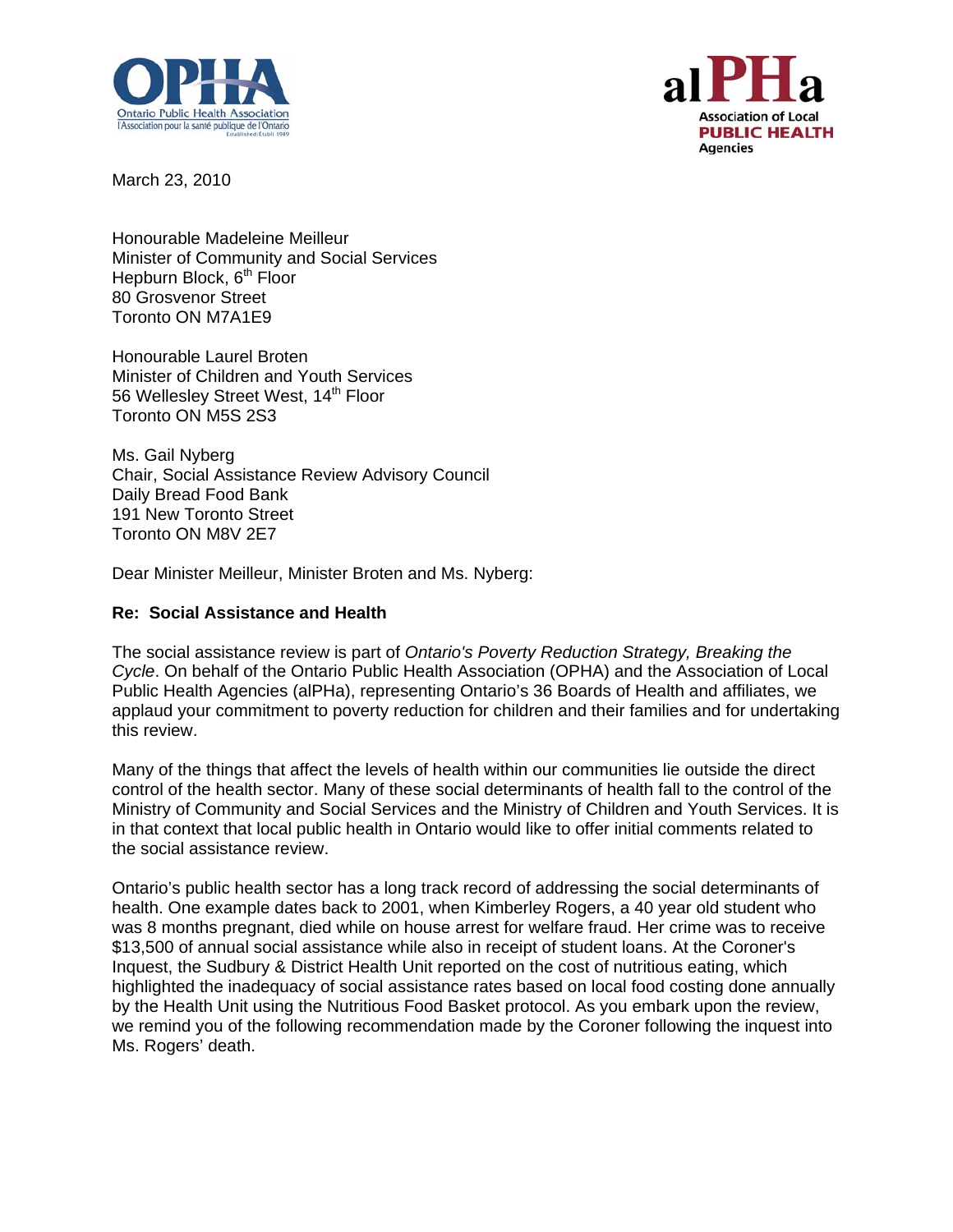*The Ministry of Community, Family, & Children's Services and the Ontario Works Program should assess the adequacy of all social assistance rates. Allowances for housing and basic needs should be based on actual costs within a particular community or region. In developing the allowance, data*  about the nutritional food basket prepared annually by local health units and *the average rent data prepared by Canada Mortgage and Housing Corporation should be considered. Rationale: To ensure that social assistance rates are adequate and adjusted annually if necessary.* 

The coroner's recommendation is strongly supported by public health. It is our request that you recommend that the Ontario Works (OW) and Ontario Disability Support Program (ODSP) rates be revised and increased so that they are based on actual local living costs, including housing and food. The cost of food is collected annually by each of 36 health units across Ontario via the Nutritious Food Basket survey, but currently this data is not used to inform social assistance rates. The survey is based on a protocol established by the Ontario Ministry of Health and Long-Term Care. As well, OW and ODSP rates need to be indexed annually to reflect inflation, especially if, as predicted, we are entering a time of rising food costs.

The Basic Allowance includes a nutrition allowance which should meet the daily nutritional needs as determined annually by the cost of the local Nutritious Food Basket survey results, with the remainder set to enable recipients to afford other basic needs including transportation, clothing, and personal care items.

In addition, since housing costs demand the lion's share of monthly incomes, we ask that the shelter component maximum for OW clients be set at 85 – 100 percent of the median market rent for each local housing market, based on annual surveys conducted by the Canadian Mortgage and Housing Corporation.

As public health practitioners, we know that improvements in health outcomes of the more than 1.5 million Ontarians living below the poverty line will have a significant positive impact on overall population health. This will, in turn, reduce pressures on the overextended public health care system and contribute to the current government's stated goal of making Ontarians the healthiest Canadians.

In 2009, a report entitled *Sick and Tired: The Compromised Health of Social Assistance Recipients and the Working Poor in Ontario1* found higher rates of chronic disease and poor health in social assistance recipients when compared to the non-poor. In some cases, these rates were 7.2 times higher. Addressing and preventing poverty makes good sense: it is a long term investment in the future of Ontario's population, especially its children.

The Poverty Reduction Act 2009 requires that governments develop poverty reduction strategies at least every five years and they consult with those living in poverty. We recommend that the social assistance review, a component of the poverty reduction strategy, be undertaken based on the same principle of inclusiveness and engagement of people affected.

 1 Wellesley Institute, Community Social Planning Council of Toronto, University of Toronto. Sick and Tired: The compromised Health of Social Assistance Recipients and the Working Poor in Ontario accessed from http://socialplanningtoronto.org/reports/sick-and-tired-report-released/ March 15, 2010